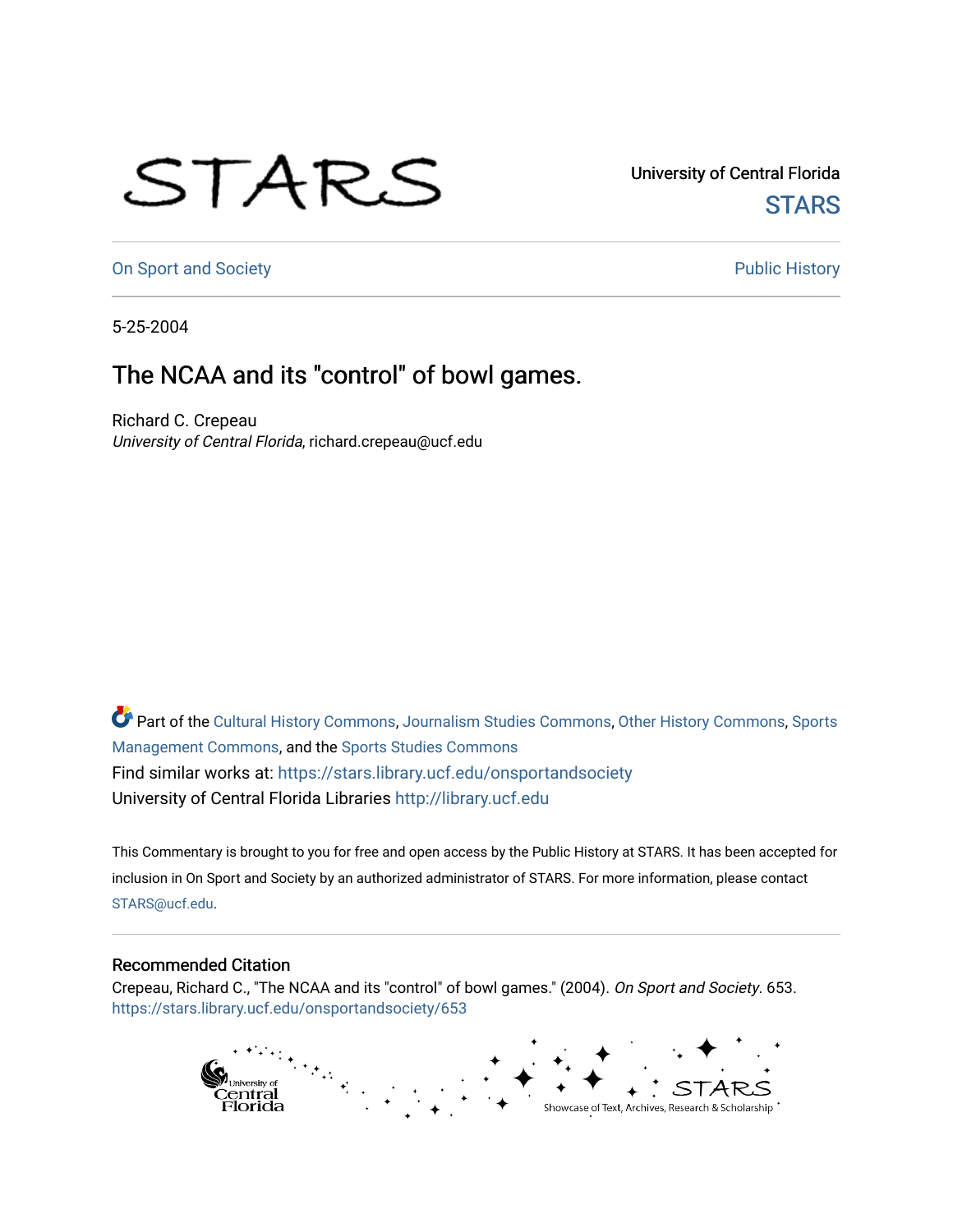SPORT AND SOCIETY FOR H-ARETE The NCAA and its "control" of bowl games. MAY 25, 2004

It was more than a bit amusing to read that the Knight Commission has called on the NCAA to retake control of the bowl games from the television networks and the conferences. This is akin to telling the U.S. Senate to retake control of American Foreign Policy from the Executive Branch. It is not going to happen and even if it did it wouldn't make any real difference. The die is cast, the damage is done, and a reversal of history is not possible.

When the NCAA lost control of the bowls and television in the 1980s, it was simply one more step in the process of turning intercollegiate football over to the entertainment industry. The lure of enhanced revenue streams was more than anyone in the halls of academe could resist, and it was one more of life's lessons taught through the medium of football.

Many of those associated with Division One football will no doubt resist this attempt to reverse history. The President of the University of Michigan seemed to express a view that will be shared by many when she said that the University of Michigan was quite pleased with the revenues that are produced under the current arrangements. These revenues support the Michigan athletics program and there is no compelling reason to change the arrangement. The Goose that lays the golden eggs is not to be put at risk.

A report to the Knight Commission on the bowl system indicated that the six richest leagues -- the Atlantic Coast, Big East, Big Ten, Big 12, Pacific-10, and Southeastern Conferences - split a profit of \$119.2-million from bowl games last year among their 63 members. The five other Division I-A leagues -- Conference USA and the Mid-American, Mountain West, Sun Belt, and Western Athletic Conference's -- split a profit of \$7.4million among their 56 members.

This affirms the notion by the President of the University of Michigan that no change is needed in the bowl and television picture for BCS members. The average big conference pay out was nearly \$2M per school, while the average pay out for the Division I also-rans was a paltry \$110,000.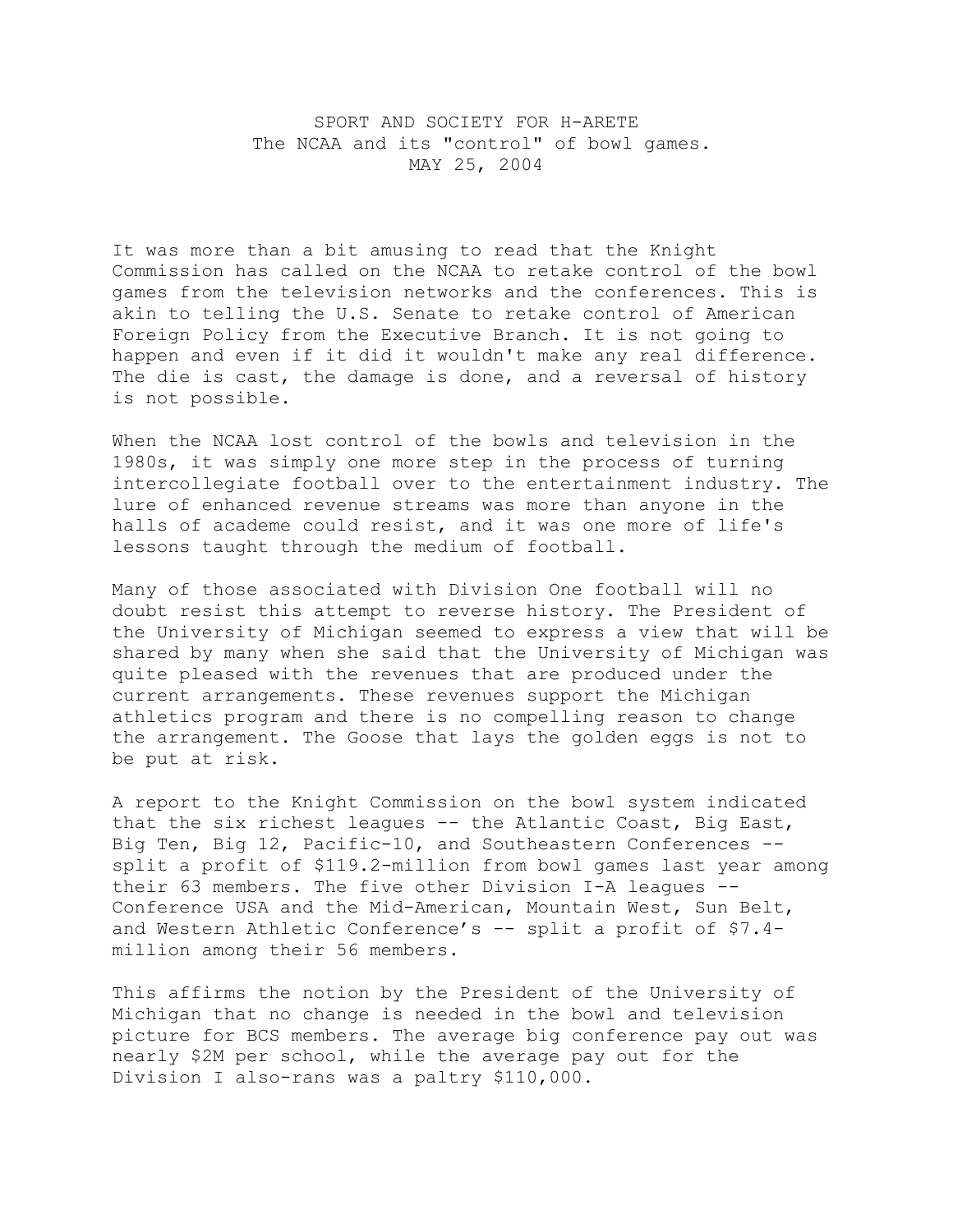The Commission was told that although the objective of educating football players was admirable, winning was the primary necessity. Coaches are rewarded for winning, not for educating or graduating players. In the end the television networks, the alumni, the boosters, and the students do not turn out to watch football teams that have good graduation rates. The crowds appear to watch winners, in stadiums and on television sets, and the revenues accumulate where there are winners.

This is a very simple fact that has been true since before television and before radio. Football programs that win attract dollars, although not always enough dollars. Football programs that lose do not attract dollars. Football is good advertising for a university as long as it is winning football. Support for losers is rare.

This is a simple truth that makes the reform of college athletics one of the longest shots in all the world of sport.

A small example from my own institution illustrates the problem. The University of Central Florida is seeking to upgrade its football and athletic programs and has chosen to move up in the Conference hierarchy from the Atlantic Sun to Conference-USA. The figures above indicate just how minor a move this really is.

Much has been made by the UCF President and Athletic Director over their commitment to upgrade not only the level of competition but also their commitment to upgrade academics. No doubt there is a modicum of sincerity in this statement of intent. Indeed, a number of football players were sent away from spring practice to work on their classes and upgrade their academic standing. All well and good.

This past week at the meetings of Conference-USA, ESPN officials reported that they were pleased with the TV ratings from Tuesday, Wednesday and Friday night football. As a result, C-USA could expect to be playing more mid-week games in the seasons ahead. Football players traveling to mid-week games are going to miss even more class time than those who travel to weekend games. One is tempted to ask how this might affect the academic side of the equation.

This question of course cannot be asked at UCF because moving up to the next level of conference participation is motivated by the desire for more television revenue and television exposure. This in turn generates more winning football and more television